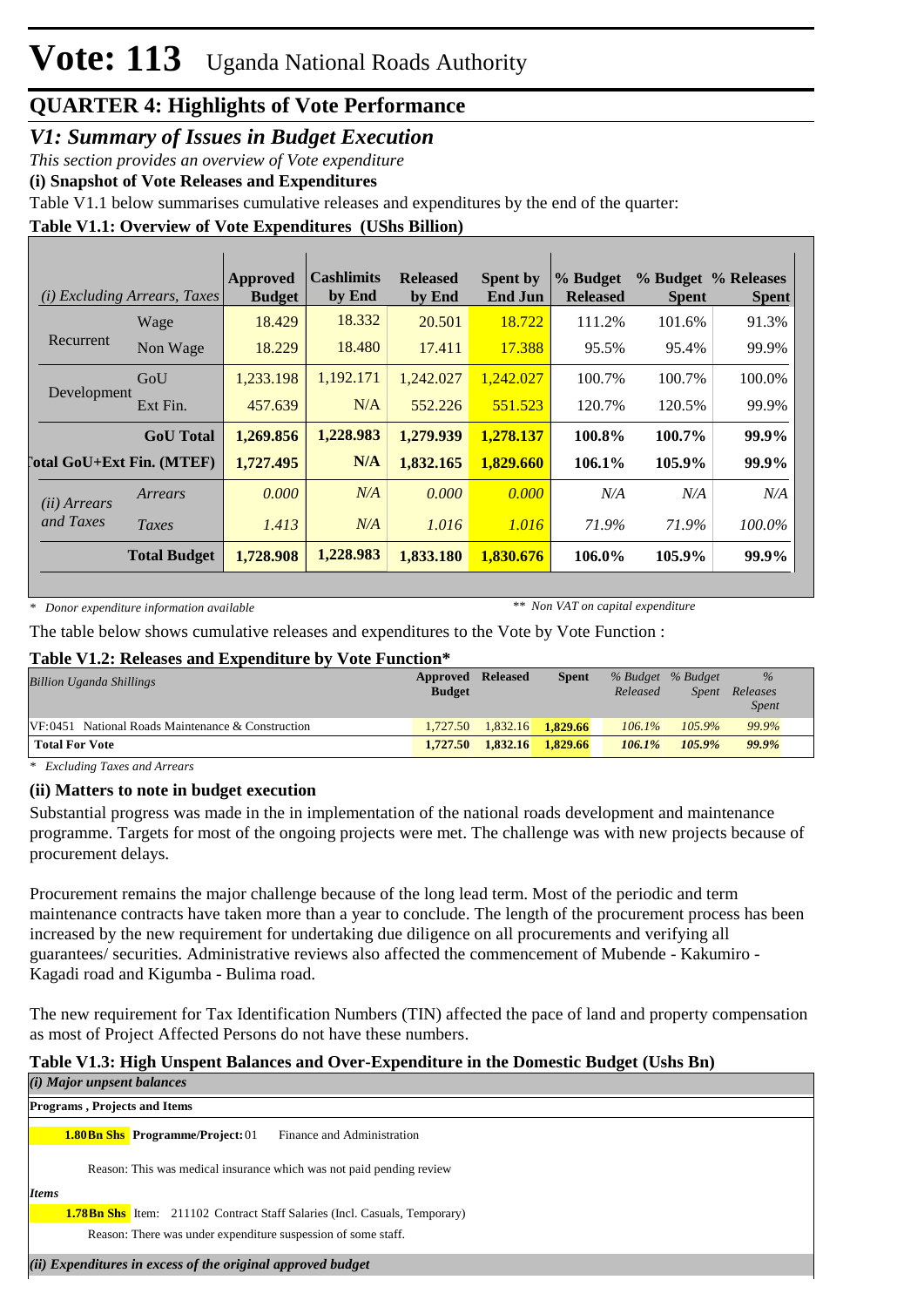| <b>Programs and Projects</b>                                                       |
|------------------------------------------------------------------------------------|
| 11.76 Bn Shs Programme/Project: 1274 Musita-Lumino-Busia/Majanji Road              |
| Reason: Advance payment required was higher than the budget                        |
| <b>Items</b>                                                                       |
| <b>11.77 Bn Shs</b> Item: 231003 Roads and bridges (Depreciation)                  |
| Reason: Advance payment required was higher than the budget                        |
| <b>Programs and Projects</b>                                                       |
| 10.53 Bn Shs Programme/Project: 01<br>Finance and Administration                   |
| Reason: This was medical insurance which was not paid pending review               |
| <b>Items</b>                                                                       |
| <b>11.14Bn Shs</b> Item: 211102 Contract Staff Salaries (Incl. Casuals, Temporary) |
| Reason: There was under expenditure suspession of some staff.                      |
| <b>0.86Bn Shs</b> Item: 223003 Rent – (Produced Assets) to private entities        |
| Reason: There under expenditure paid in arrers                                     |
| <b>0.54Bn Shs</b> Item: 226002 Licenses                                            |
| Reason: Bid was higher                                                             |
| <b>Programs and Projects</b>                                                       |
| <b>6.47 Bn Shs</b> Programme/Project: 1056 Transport Corridor Project              |
| Reason: Over expenditure was due to debts carried forward from FY 2013/14          |
| <b>Items</b>                                                                       |
| <b>6.46 Bn Shs</b> Item: 231003 Roads and bridges (Depreciation)                   |
| Reason: Over expenditure was due to debts carried forward from FY 2013/14          |
| <b>Programs and Projects</b>                                                       |
| 4.75 Bn Shs Programme/Project: 0954 Design Muyembe-Moroto - Kotido (290km)         |
| Reason: The debt carried forward was paid.                                         |
| <b>Items</b>                                                                       |
| 4.75 Bn Shs Item: 231003 Roads and bridges (Depreciation)                          |
| Reason: The debt carried forward was paid.                                         |
| <b>Programs and Projects</b>                                                       |
| <b>0.69 Bn Shs</b> Programme/Project: 1034 Design of Mukono-Katosi-Nyenga (72km)   |
| Reason: Advance payment of the new contract was higher than the budget             |
| <b>Items</b>                                                                       |
| 0.52Bn Shs Item: 311101 Land                                                       |
| Reason: Advance payment of the new contract was higher than the budget             |
| <b>Excluding Taxes and Arrears</b>                                                 |
|                                                                                    |

## *V2: Performance Highlights*

*This section provides highlights of output performance, focusing on key outputs and actions impelemented to improve section performance.*

### **Table V2.1: Key Vote Output Indicators and Expenditures\***

| <i>Vote, Vote Function</i><br><b>Key Output</b>        | <b>Approved Budget and</b><br><b>Planned outputs</b>                                       | <b>Cumulative Expenditure</b><br>and Performance                                          | <b>Status and Reasons for</b><br>any Variation from Plans |  |  |  |  |  |  |  |
|--------------------------------------------------------|--------------------------------------------------------------------------------------------|-------------------------------------------------------------------------------------------|-----------------------------------------------------------|--|--|--|--|--|--|--|
|                                                        | Vote Function: 0451 National Roads Maintenance & Construction                              |                                                                                           |                                                           |  |  |  |  |  |  |  |
| Output: 045105                                         | <b>Axle Load Control</b>                                                                   |                                                                                           |                                                           |  |  |  |  |  |  |  |
| Description of Performance: 40% of vehicles overloaded |                                                                                            | 50% of vehicles overloaded<br>The target was met as planned.<br>againts the target of 40. |                                                           |  |  |  |  |  |  |  |
| Performance Indicators:                                |                                                                                            |                                                                                           |                                                           |  |  |  |  |  |  |  |
| No. of vehicles weighted                               | 220,000                                                                                    | 215067                                                                                    |                                                           |  |  |  |  |  |  |  |
| % of vehicles overloaded<br>against those weighted     | 40                                                                                         | 50                                                                                        |                                                           |  |  |  |  |  |  |  |
| Output Cost:                                           | UShs Bn:<br>0.784                                                                          | UShs Bn:<br>0.000                                                                         | % Budget Spent:<br>$0.0\%$                                |  |  |  |  |  |  |  |
| Output: 045180                                         | <b>National Road Construction/Rehabilitation (Bitumen Standard)</b>                        |                                                                                           |                                                           |  |  |  |  |  |  |  |
|                                                        | <i>Description of Performance:</i> 78% of paved roads in fair to<br>good condition. 68% of | 80% of the paved roads and<br>70% of unpaved roads were in                                | The target for upgrading was hit.<br>as planned           |  |  |  |  |  |  |  |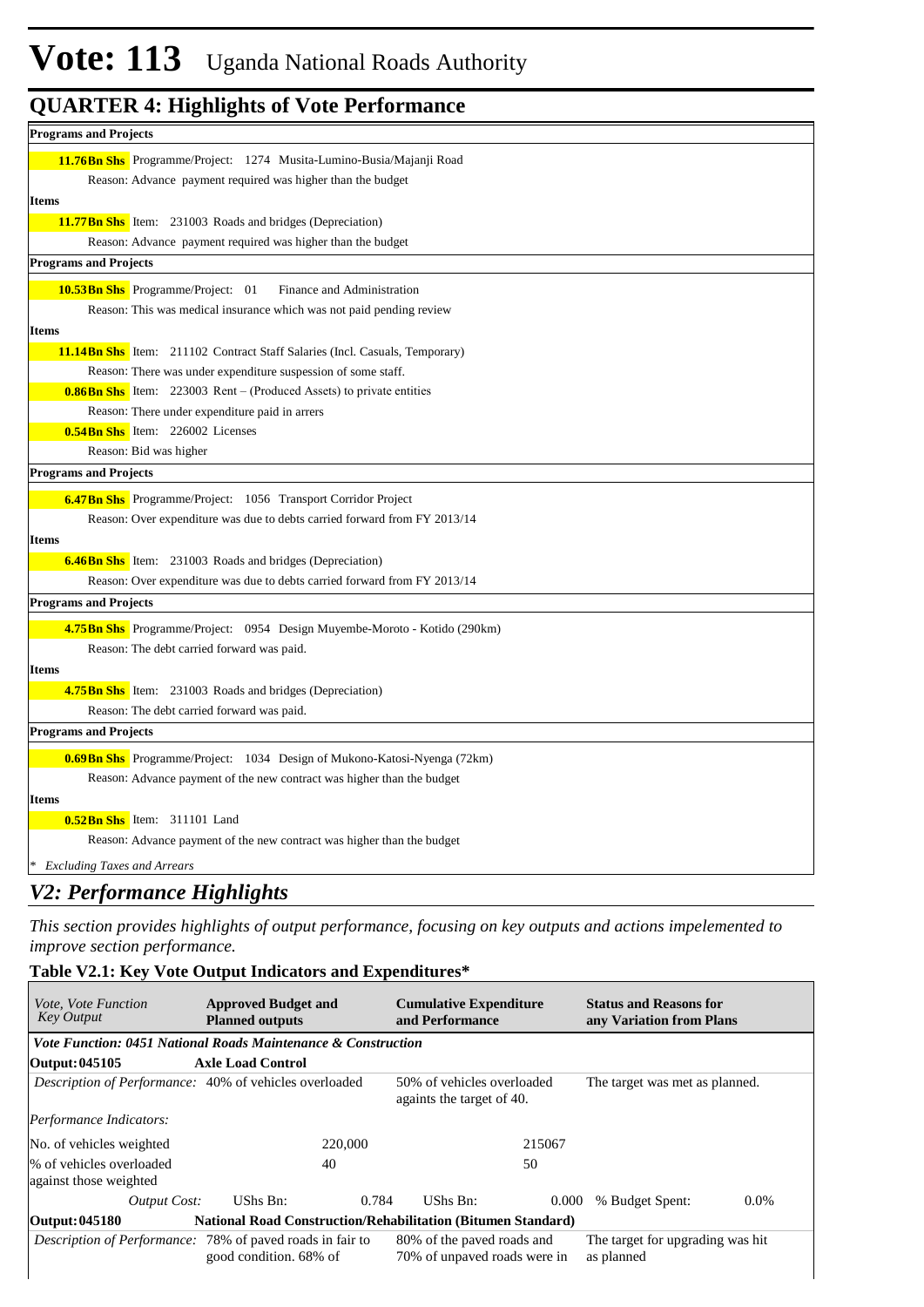| Vote, Vote Function<br><b>Key Output</b>                                                                                 | <b>Approved Budget and</b><br><b>Planned outputs</b>     |           | <b>Cumulative Expenditure</b><br>and Performance                            |       | <b>Status and Reasons for</b><br>any Variation from Plans         |                  |  |  |
|--------------------------------------------------------------------------------------------------------------------------|----------------------------------------------------------|-----------|-----------------------------------------------------------------------------|-------|-------------------------------------------------------------------|------------------|--|--|
|                                                                                                                          | unpaved roads in fair to good<br>condition.              |           | fair to good condition                                                      |       |                                                                   |                  |  |  |
| Performance Indicators:                                                                                                  |                                                          |           |                                                                             |       |                                                                   |                  |  |  |
| No. (Km) of unpaved<br>national roads upgrade to<br>bitumen standards* (equiv<br>km)                                     |                                                          | 250       |                                                                             | 253   |                                                                   |                  |  |  |
| % of ongoing road<br>upgrading/rehabilitation<br>contracts subjected to<br>independent technical and<br>financial audits |                                                          | 68        |                                                                             | 60    |                                                                   |                  |  |  |
| <b>Output Cost:</b>                                                                                                      | UShs Bn:                                                 | 1,335.836 | UShs Bn:                                                                    |       | 974.635 % Budget Spent:                                           | 73.0%            |  |  |
| Output: 045181                                                                                                           | <b>National Road Construction/Rehabilitation (Other)</b> |           |                                                                             |       |                                                                   |                  |  |  |
| Description of Performance: 170 km rehabilitated/                                                                        | reconstructed.                                           |           | 150 km-equivalent were<br>rehabilitated out of the annual<br>taget of 170km |       | Targets were not achieved<br>becaused of delays in<br>procurement |                  |  |  |
| Performance Indicators:                                                                                                  |                                                          |           |                                                                             |       |                                                                   |                  |  |  |
| No. Km of unpaved national<br>road maintained (Routine<br>Mechanised)*                                                   |                                                          | 12,500    |                                                                             | 12095 |                                                                   |                  |  |  |
| No. Km of unpaved national<br>road maintained (Periodic)*                                                                |                                                          | 2,225     |                                                                             | 1510  |                                                                   |                  |  |  |
| No. Km of paved national<br>road maintained (Routine<br>Mechanised)*                                                     |                                                          | 3,000     |                                                                             | 2664  |                                                                   |                  |  |  |
| No. Km of paved national<br>road maintained (Periodic)*                                                                  |                                                          | 100       |                                                                             | 20    |                                                                   |                  |  |  |
| No. (Km) of national paved<br>roads<br>Reconstructed/Rehabilitated*<br>(equiv km)                                        |                                                          | 170       |                                                                             | 150   |                                                                   |                  |  |  |
| % of expenditure for<br>maintenance excuted by<br>private sector (National<br>roads)*                                    |                                                          | 85        |                                                                             | 80    |                                                                   |                  |  |  |
| % of executed road<br>maintenance contracts<br>subjected to independent<br>technical and financial<br>audits*            |                                                          | 10        |                                                                             | 10    |                                                                   |                  |  |  |
| <b>Output Cost:</b>                                                                                                      | UShs Bn:                                                 | 10.600    | UShs Bn:                                                                    | 0.000 | % Budget Spent:                                                   | 0.0%             |  |  |
| <b>Vote Function Cost</b><br><b>Cost of Vote Services:</b>                                                               | <b>UShs Bn:</b><br>UShs Bn:                              |           | 1,727.495 UShs Bn:<br>1,727.495 UShs Bn:                                    |       | 1,829.660 % Budget Spent:<br><b>1,829.660</b> % Budget Spent:     | 105.9%<br>105.9% |  |  |

*\* Excluding Taxes and Arrears*

The rate of implementation of ongoing was higher than planned. As a result, there were debts carried forward into the FY 2015/16. The reintroduction of VAT on new contracts limited the amount of outputs because some of the money which would have been used for paying for works will be used to pay VAT.

#### **Table V2.2: Implementing Actions to Improve Vote Performance**

| <b>Planned Actions:</b>                                                                                                                                                                                 | <b>Actual Actions:</b>                                                                                                                                                                                                                         | <b>Reasons for Variation</b> |
|---------------------------------------------------------------------------------------------------------------------------------------------------------------------------------------------------------|------------------------------------------------------------------------------------------------------------------------------------------------------------------------------------------------------------------------------------------------|------------------------------|
| Vote: 113 Uganda National Roads Authority                                                                                                                                                               |                                                                                                                                                                                                                                                |                              |
| Vote Function: $0451$ National Roads Maintenance & Construction                                                                                                                                         |                                                                                                                                                                                                                                                |                              |
| Design and build for Mbarara - Kikagati<br>roads, Kampala - Entebbe Expressway and<br>Mubende - Kakumiro - Kagadi road.<br>Implementing. Parallel Bid Evaluation<br>and technical and financial audits. | Design and build for Mbarara -<br>Kikagati roads, Kampala - Entebbe<br>Expressway, Mubende - Kakumiro -<br>Kagadi road, and Mbale - Nkokonjeru<br>road. Implementing. Parallel Bid<br><b>Evaluation and technical and financial</b><br>audits. | There was no variation       |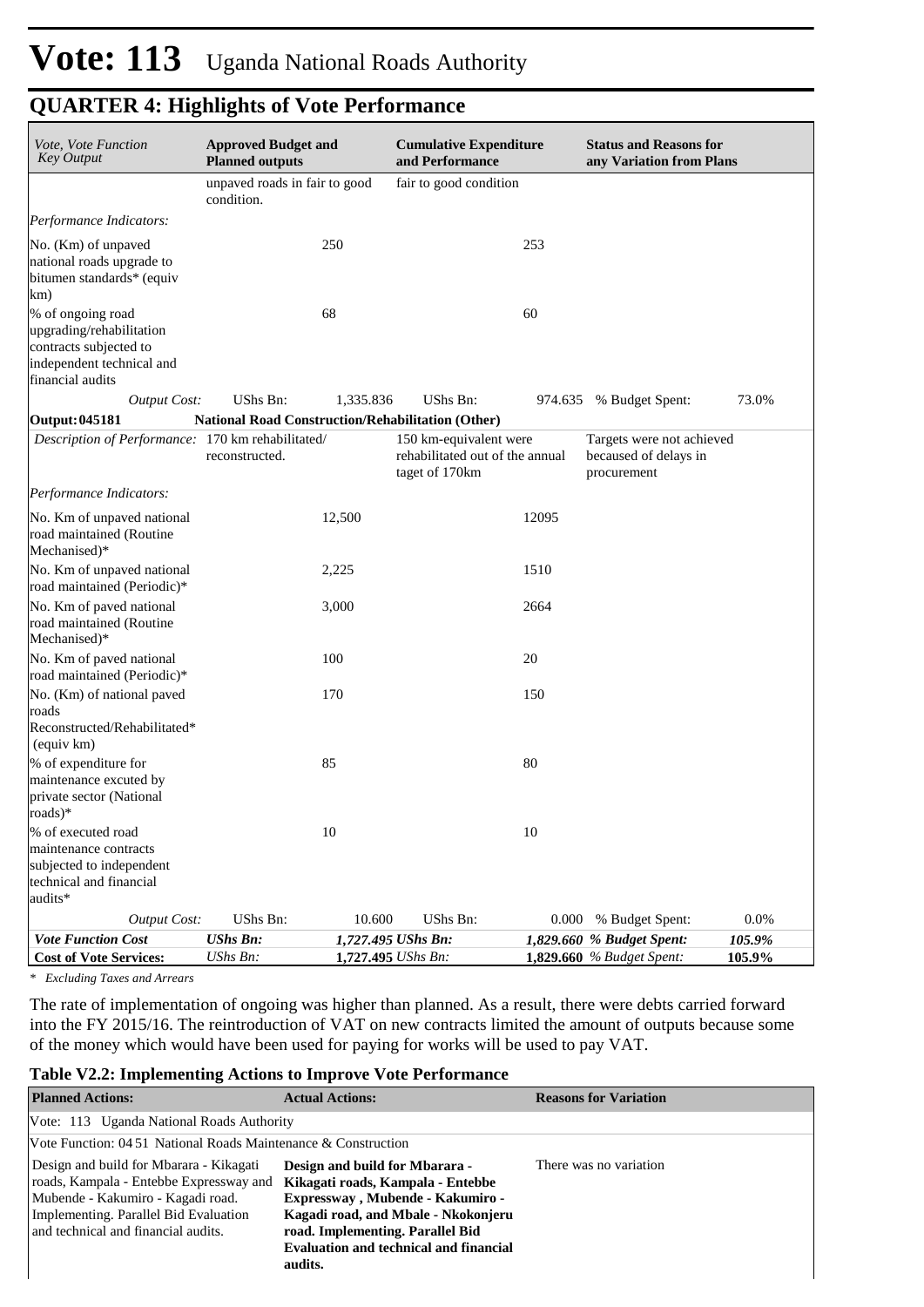| <b>Planned Actions:</b>                                                                                                                   | <b>Actual Actions:</b>                                                                                                                       | <b>Reasons for Variation</b>     |
|-------------------------------------------------------------------------------------------------------------------------------------------|----------------------------------------------------------------------------------------------------------------------------------------------|----------------------------------|
| Outsource axle control services.                                                                                                          | Outsourcing weighbridge operations<br>was suspended. Instead an operation<br>against overloading was launched in<br>July 2015 and has so far | There was change in strategy     |
| Lobby Government to increase funding<br>for road maintenance through<br>operationalisation of the Road Fund as<br>second generation Fund. | Lobby Government to increase funding<br>for road maintenance through<br>operationalisation of the Road Fund as<br>second generation Fund.    | Cabinet Memo was drafted by URF. |

# *V3: Details of Releases and Expenditure*

*This section provides a comprehensive summary of the outputs delivered by the Vote and further details of Vote expenditures by Vote Function and Expenditure Item.*

## **Table V3.1: GoU Releases and Expenditure by Output\***

| Billion Uganda Shillings                                            | Approved<br><b>Budget</b> | <b>Released</b> | <b>Spent</b> | $%$ GoU<br><b>Budget</b><br>Released | $%$ GoU<br><b>Budget</b><br><i>Spent</i> | $%$ GoU<br>Releases<br><i>Spent</i> |
|---------------------------------------------------------------------|---------------------------|-----------------|--------------|--------------------------------------|------------------------------------------|-------------------------------------|
| VF:0451 National Roads Maintenance & Construction                   | 1,269.86                  | 1,279.94        | 1,278.14     | 100.8%                               | 100.7%                                   | 99.9%                               |
| Class: Outputs Provided                                             | 43.56                     | 44.82           | 43.01        | $102.9\%$                            | 98.8%                                    | 96.0%                               |
| 045101 Monitoring and Capacity Building Support                     | 10.38                     | 27.09           | 25.21        | 260.9%                               | 242.8%                                   | 93.1%                               |
| 045102 UNRA Support Services                                        | 23.29                     | 8.02            | 8.16         | 34.4%                                | 35.0%                                    | 101.8%                              |
| 045103 Maintenance of paved national roads                          | 2.15                      | 9.71            | 9.64         | 451.6%                               | 448.3%                                   | 99.3%                               |
| 045104 Maintenance of unpaved national roads                        | 5.60                      | 0.00            | 0.00         | $0.0\%$                              | $0.0\%$                                  | N/A                                 |
| 045105 Axle Load Control                                            | 0.78                      | 0.00            | 0.00         | $0.0\%$                              | $0.0\%$                                  | N/A                                 |
| 045106 Ferry Services                                               | 1.35                      | 0.00            | 0.00         | $0.0\%$                              | $0.0\%$                                  | N/A                                 |
| Class: Capital Purchases                                            | 1,226.30                  | 1,235.12        | 1,235.12     | $100.7\%$                            | 100.7%                                   | 100.0%                              |
| 045171 Acquisition of Land by Government                            | 179.00                    | 181.24          | 181.24       | 101.3%                               | 101.3%                                   | $100.0\%$                           |
| 045172 Government Buildings and Administrative Infrastructure       | 2.50                      | 0.00            | 0.00         | $0.0\%$                              | $0.0\%$                                  | N/A                                 |
| 045174 Major Bridges                                                | 64.00                     | 116.82          | 116.82       | 182.5%                               | 182.5%                                   | 100.0%                              |
| Purchase of Specialised Machinery & Equipment<br>045177             | 29.00                     | 28.94           | 28.94        | 99.8%                                | 99.8%                                    | 100.0%                              |
| 045180 National Road Construction/Rehabilitation (Bitumen Standard) | 951.20                    | 908.12          | 908.12       | 95.5%                                | 95.5%                                    | $100.0\%$                           |
| 045181 National Road Construction/Rehabilitation (Other)            | 0.60                      | 0.00            | 0.00         | $0.0\%$                              | $0.0\%$                                  | N/A                                 |
| <b>Total For Vote</b>                                               | 1.269.86                  | 1.279.94        | 1,278.14     | 100.8%                               | 100.7%                                   | 99.9%                               |

*\* Excluding Taxes and Arrears*

## **Table V3.2: 2014/15 GoU Expenditure by Item**

| <b>Billion Uganda Shillings</b>                           | <b>Approved</b><br><b>Budget</b> | <b>Releases</b> | <b>Expend-</b><br>iture | % Budged<br><b>Released</b> | % Budget<br><b>Spent</b> | %Releases<br><b>Spent</b> |
|-----------------------------------------------------------|----------------------------------|-----------------|-------------------------|-----------------------------|--------------------------|---------------------------|
| <b>Output Class: Outputs Provided</b>                     | 43.56                            | 44.82           | 43.01                   | 102.9%                      | 98.8%                    | 96.0%                     |
| 211102 Contract Staff Salaries (Incl. Casuals, Temporary) | 18.43                            | 20.50           | 18.72                   | 111.2%                      | 101.6%                   | 91.3%                     |
| 211103 Allowances                                         | 0.20                             | 0.20            | 0.20                    | 99.9%                       | 99.9%                    | 100.0%                    |
| 212201 Social Security Contributions                      | 2.20                             | 2.04            | 2.04                    | 92.9%                       | 92.9%                    | 100.0%                    |
| 213001 Medical expenses (To employees)                    | 1.90                             | 0.00            | 0.00                    | 0.0%                        | 0.0%                     | N/A                       |
| 213004 Gratuity Expenses                                  | 2.57                             | 2.03            | 2.01                    | 78.9%                       | 78.2%                    | 99.1%                     |
| 221001 Advertising and Public Relations                   | 0.20                             | 0.20            | 0.20                    | 100.0%                      | 100.0%                   | 100.0%                    |
| 221002 Workshops and Seminars                             | 0.10                             | 0.09            | 0.09                    | 93.3%                       | 93.3%                    | 100.0%                    |
| 221003 Staff Training                                     | 0.95                             | 1.06            | 1.06                    | 112.4%                      | 111.9%                   | 99.5%                     |
| 221005 Hire of Venue (chairs, projector, etc)             | 0.02                             | 0.00            | 0.00                    | 21.8%                       | 21.8%                    | 100.0%                    |
| 221007 Books, Periodicals & Newspapers                    | 0.07                             | 0.01            | 0.01                    | 16.5%                       | 16.5%                    | 100.0%                    |
| 221008 Computer supplies and Information Technology (IT)  | 0.78                             | 0.74            | 0.74                    | 95.3%                       | 95.3%                    | 100.0%                    |
| 221009 Welfare and Entertainment                          | 0.25                             | 0.24            | 0.24                    | 94.6%                       | 94.6%                    | 100.0%                    |
| 221011 Printing, Stationery, Photocopying and Binding     | 0.10                             | 0.10            | 0.10                    | 99.2%                       | 99.2%                    | 100.0%                    |
| 221012 Small Office Equipment                             | 0.20                             | 0.16            | 0.16                    | 78.9%                       | 78.9%                    | 100.0%                    |
| 221016 IFMS Recurrent costs                               | 0.07                             | 0.02            | 0.02                    | 33.3%                       | 33.3%                    | 100.0%                    |
| 222001 Telecommunications                                 | 0.10                             | 0.10            | 0.10                    | 100.0%                      | 100.0%                   | 100.0%                    |
| 222002 Postage and Courier                                | 0.03                             | 0.01            | 0.01                    | 25.2%                       | 25.2%                    | 100.0%                    |
| 222003 Information and communications technology (ICT)    | 0.78                             | 0.77            | 0.77                    | 99.4%                       | 99.4%                    | 100.0%                    |
| 223001 Property Expenses                                  | 0.20                             | 0.20            | 0.20                    | 100.0%                      | 100.0%                   | 100.0%                    |
| $223003$ Rent – (Produced Assets) to private entities     | 3.32                             | 4.18            | 4.18                    | 126.0%                      | 126.0%                   | 100.0%                    |
| 223004 Guard and Security services                        | 0.20                             | 0.20            | 0.20                    | 98.1%                       | 98.1%                    | 100.0%                    |
| 223005 Electricity                                        | 0.32                             | 0.36            | 0.36                    | 111.6%                      | 111.6%                   | 100.0%                    |
| 223006 Water                                              | 0.08                             | 0.09            | 0.09                    | 113.3%                      | 113.3%                   | 100.0%                    |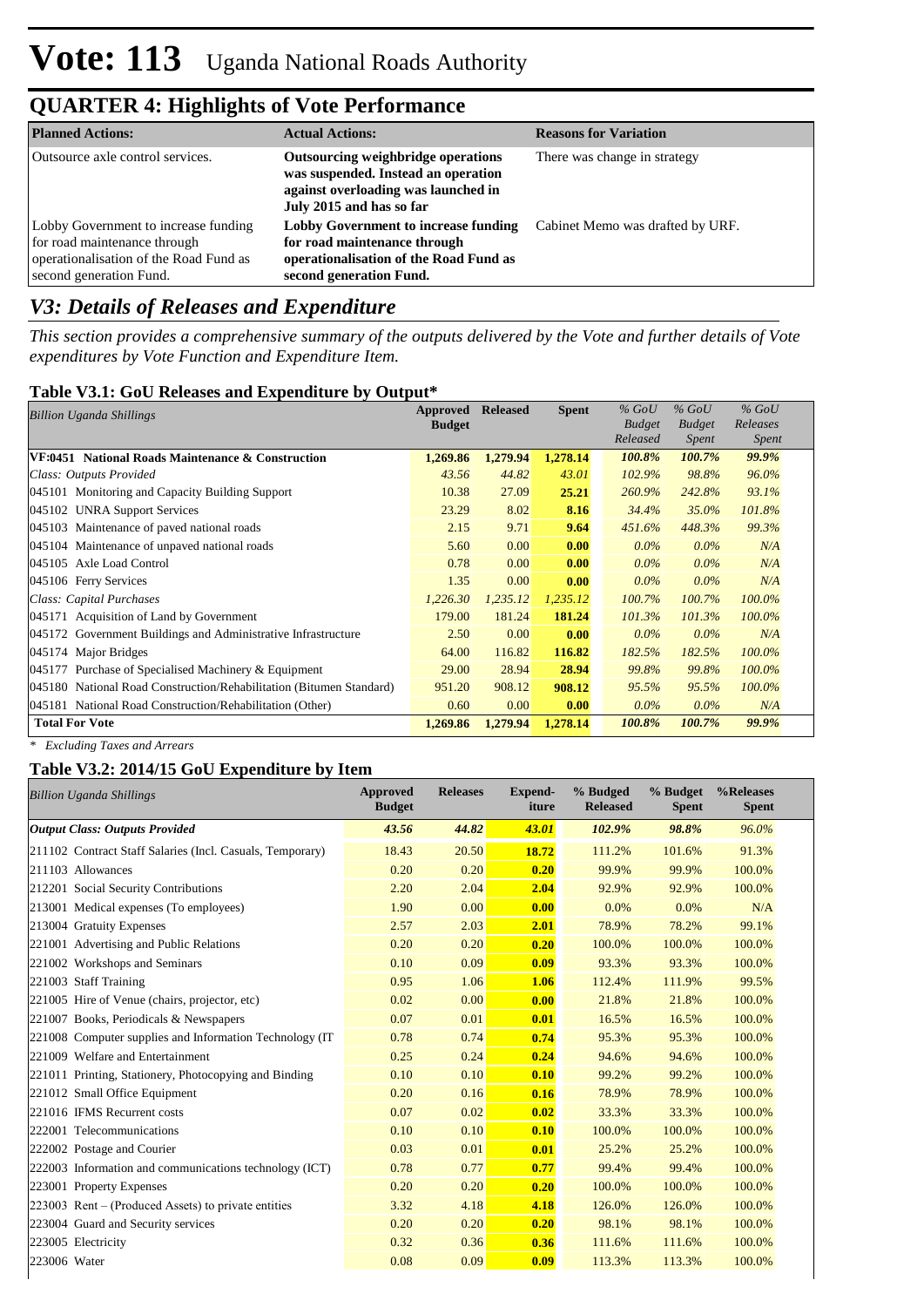| <b>Billion Uganda Shillings</b>                           | Approved<br><b>Budget</b> | <b>Releases</b> | <b>Expend-</b><br>iture | % Budged<br><b>Released</b> | % Budget<br><b>Spent</b> | %Releases<br><b>Spent</b> |
|-----------------------------------------------------------|---------------------------|-----------------|-------------------------|-----------------------------|--------------------------|---------------------------|
| 224004 Cleaning and Sanitation                            | 0.10                      | 0.13            | 0.13                    | 134.4%                      | 134.4%                   | 100.0%                    |
| 225001 Consultancy Services- Short term                   | 7.62                      | 7.62            | 7.62                    | 100.0%                      | 100.0%                   | 100.0%                    |
| 226002 Licenses                                           | 1.39                      | 1.94            | 1.94                    | 139.1%                      | 139.1%                   | 100.0%                    |
| 227001 Travel inland                                      | 0.30                      | 0.27            | 0.27                    | 90.0%                       | 90.0%                    | 100.0%                    |
| 227002 Travel abroad                                      | 0.15                      | 0.15            | 0.15                    | 99.1%                       | 99.1%                    | 100.0%                    |
| 227004 Fuel, Lubricants and Oils                          | 0.40                      | 0.66            | 0.66                    | 164.2%                      | 164.2%                   | 100.0%                    |
| 228002 Maintenance - Vehicles                             | 0.50                      | 0.67            | 0.67                    | 133.7%                      | 133.7%                   | 100.0%                    |
| 228003 Maintenance – Machinery, Equipment & Furniture     | 0.05                      | 0.08            | 0.08                    | 163.7%                      | 163.7%                   | 100.0%                    |
| <b>Output Class: Capital Purchases</b>                    | 1,227.71                  | 1,236.14        | 1,236.14                | 100.7%                      | 100.7%                   | 100.0%                    |
| 231001 Non Residential buildings (Depreciation)           | 2.50                      | 2.50            | 2.50                    | 100.0%                      | 100.0%                   | 100.0%                    |
| 231003 Roads and bridges (Depreciation)                   | 974.70                    | 983.76          | 983.76                  | 100.9%                      | 100.9%                   | 100.0%                    |
| 231005 Machinery and equipment                            | 29.00                     | 28.94           | 28.94                   | 99.8%                       | 99.8%                    | 100.0%                    |
| 281501 Environment Impact Assessment for Capital Works    | 0.60                      | 0.60            | 0.60                    | 100.0%                      | 100.0%                   | 100.0%                    |
| 281503 Engineering and Design Studies & Plans for capital | 24.90                     | 19.63           | 19.63                   | 78.8%                       | 78.8%                    | 100.0%                    |
| 281504 Monitoring, Supervision & Appraisal of capital wor | 15.60                     | 20.94           | 20.94                   | 134.3%                      | 134.3%                   | 100.0%                    |
| 311101 Land                                               | 179.00                    | 178.74          | 178.74                  | 99.9%                       | 99.9%                    | 100.0%                    |
| 312204 Taxes on Machinery, Furniture & Vehicles           | 1.41                      | 1.02            | 1.02                    | 71.9%                       | 71.9%                    | 100.0%                    |
| <b>Grand Total:</b>                                       | 1,271.27                  | 1,280.95        | 1,279.15                | 100.8%                      | $100.6\%$                | $99.9\%$                  |
| <b>Total Excluding Taxes and Arrears:</b>                 | 1,269.86                  | 1,279.94        | 1,278.14                | 100.8%                      | 100.7%                   | 99.9%                     |

#### **Table V3.3: GoU Releases and Expenditure by Project and Programme\***

| <b>Billion Uganda Shillings</b> |                                                          | <b>Approved</b><br><b>Budget</b> | <b>Released</b> | <b>Spent</b> | $%$ GoU<br><b>Budget</b><br>Released | $%$ GoU<br><b>Budget</b><br><i>Spent</i> | $%$ GoU<br>Releases<br>Spent |
|---------------------------------|----------------------------------------------------------|----------------------------------|-----------------|--------------|--------------------------------------|------------------------------------------|------------------------------|
|                                 | VF:0451 National Roads Maintenance & Construction        | 1,269.86                         | 1,279.94        | 1,278.14     | 100.8%                               | 100.7%                                   | 99.9%                        |
|                                 | <b>Recurrent Programmes</b>                              |                                  |                 |              |                                      |                                          |                              |
| 01                              | Finance and Administration                               | 25.58                            | 37.91           | 36.11        | 148.2%                               | 141.1%                                   | 95.2%                        |
| 02                              | National roads maintenance                               | 10.55                            | 0.00            | 0.00         | $0.0\%$                              | $0.0\%$                                  | N/A                          |
| 03                              | National Roads Construction                              | 0.53                             | 0.00            | 0.00         | 0.0%                                 | $0.0\%$                                  | N/A                          |
|                                 | <b>Development Projects</b>                              |                                  |                 |              |                                      |                                          |                              |
| 0265                            | Upgrade Atiak - Moyo-Afoji (104km)                       | 2.00                             | 2.00            | 2.00         | 100.0%                               | 100.0%                                   | 100.0%                       |
| 0267                            | <b>Improvement of Ferry Services</b>                     | 27.00                            | 27.00           | 27.00        | 100.0%                               | 100.0%                                   | 100.0%                       |
| 0321                            | Upgrade Fort Portal - Budibugyo - Lamia (104km)          | 10.00                            | 10.00           | 10.00        | 100.0%                               | 100.0%                                   | 100.0%                       |
| 0952                            | Design Masaka-Bukakata road                              | 5.00                             | 5.00            | 5.00         | 100.0%                               | 100.0%                                   | 100.0%                       |
| 0953                            | Rehabilitate Kawempe - Luwero - Kafu road (166km)        | 17.00                            | 17.00           | 17.00        | 100.0%                               | 100.0%                                   | 100.0%                       |
| 0954                            | Design Muyembe-Moroto - Kotido (290km)                   | 60.00                            | 64.75           | 64.75        | 107.9%                               | 107.9%                                   | 100.0%                       |
| 0955                            | Upgrade Nyakahita-Ibanda-Fort Portal (208km)             | 10.00                            | 11.83           | 11.83        | 118.3%                               | 118.3%                                   | 100.0%                       |
| 0957                            | Design the New Nile Bridge at Jinja                      | 16.00                            | 16.00           | 16.00        | 100.0%                               | 100.0%                                   | 100.0%                       |
| 1031                            | Upgrade Gulu - Atiak - Bibia/ Nimule (104km)             | 5.00                             | 5.04            | 5.04         | 100.8%                               | 100.8%                                   | 100.0%                       |
| 1032                            | Upgrade Vurra - Arua - Koboko - Oraba (92km)             | 5.00                             | 5.00            | 5.00         | 100.1%                               | 100.1%                                   | 100.0%                       |
| 1033                            | Design Hoima - Kaiso -Tonya (85km)                       | 80.00                            | 80.00           | 80.00        | 100.0%                               | 100.0%                                   | 100.0%                       |
| 1034                            | Design of Mukono-Katosi-Nyenga (72km)                    | 50.00                            | 50.69           | 50.69        | 101.4%                               | 101.4%                                   | 100.0%                       |
| 1035                            | Design Mpigi-Kabulasoka-Maddu (135 km)                   | 80.00                            | 80.05           | 80.05        | 100.1%                               | 100.1%                                   | 100.0%                       |
| 1037                            | Upgrade Mbarara-Kikagata (70km)                          | 40.00                            | 40.08           | 40.08        | 100.2%                               | 100.2%                                   | 100.0%                       |
| 1038                            | Design Ntungamo-Mirama Hills (37km)                      | 10.00                            | 9.75            | 9.75         | 97.5%                                | 97.5%                                    | 100.0%                       |
| 1040                            | Design Kapchorwa-Suam road (77km)                        | 10.00                            | 10.00           | 10.00        | 100.0%                               | 100.0%                                   | 100.0%                       |
| 1041                            | Design Kyenjojo-Hoima-Masindi-Kigumba (238km)            | 15.00                            | 15.00           | 15.00        | 100.0%                               | 100.0%                                   | 100.0%                       |
| 1042                            | Design Nyendo - Sembabule (48km)                         | 20.00                            | 20.00           | 20.00        | 100.0%                               | 100.0%                                   | 100.0%                       |
| 1044                            | Design Ishaka-Kagamba (35km)                             | 50.00                            | 38.97           | 38.97        | 77.9%                                | 77.9%                                    | 100.0%                       |
| 1056                            | <b>Transport Corridor Project</b>                        | 246.00                           | 252.47          | 252.47       | 102.6%                               | 102.6%                                   | 100.0%                       |
| 1104                            | <b>Construct Selected Bridges (BADEA)</b>                | 50.00                            | 50.09           | 50.09        | 100.2%                               | 100.2%                                   | 100.0%                       |
| 1105                            | Road Sector Institu. Capacity Dev. Proj.                 | 37.00                            | 36.94           | 36.94        | 99.9%                                | 99.9%                                    | 100.0%                       |
| 1158                            | Reconstruction of Mbarara-Katuna road (155 Km)           | 20.00                            | 19.89           | 19.89        | 99.5%                                | 99.5%                                    | 100.0%                       |
| 1180                            | Kampala Entebbe Express Highway                          | 80.00                            | 80.00           | 80.00        | 100.0%                               | 100.0%                                   | 100.0%                       |
| 1274                            | Musita-Lumino-Busia/Majanji Road                         | 50.00                            | 61.76           | 61.76        | 123.5%                               | 123.5%                                   | 100.0%                       |
| 1275                            | Olwiyo-Gulu-Kitgum Road                                  | 120.00                           | 119.38          | 119.38       | 99.5%                                | 99.5%                                    | 100.0%                       |
| 1276                            | Mubende-Kakumiro-Kagadi Road                             | 50.00                            | 46.41           | 46.41        | 92.8%                                | 92.8%                                    | 100.0%                       |
| 1277                            | Kampala Northern Bypass Phase 2                          | 40.00                            | 39.32           | 39.32        | 98.3%                                | 98.3%                                    | 100.0%                       |
| 1278                            | Kampala-Jinja Expressway                                 | 0.60                             | 0.60            | 0.60         | 100.0%                               | 100.0%                                   | 100.0%                       |
| 1279                            | Seeta-Kyaliwajjala-Matugga-Wakiso-Buloba-Nsangi          | 1.00                             | 1.00            | 1.00         | 100.0%                               | 100.0%                                   | 100.0%                       |
| 1280                            | Najjanankumbi-Busabala Road and Nambole-Namilyango-Seeta | 1.00                             | 1.00            | 1.00         | 100.0%                               | 100.0%                                   | 100.0%                       |
| 1281                            | Tirinyi-Pallisa-Kumi/Kamonkoli Road                      | 10.00                            | 10.00           | <b>10.00</b> | 100.0%                               | 100.0%                                   | 100.0%                       |